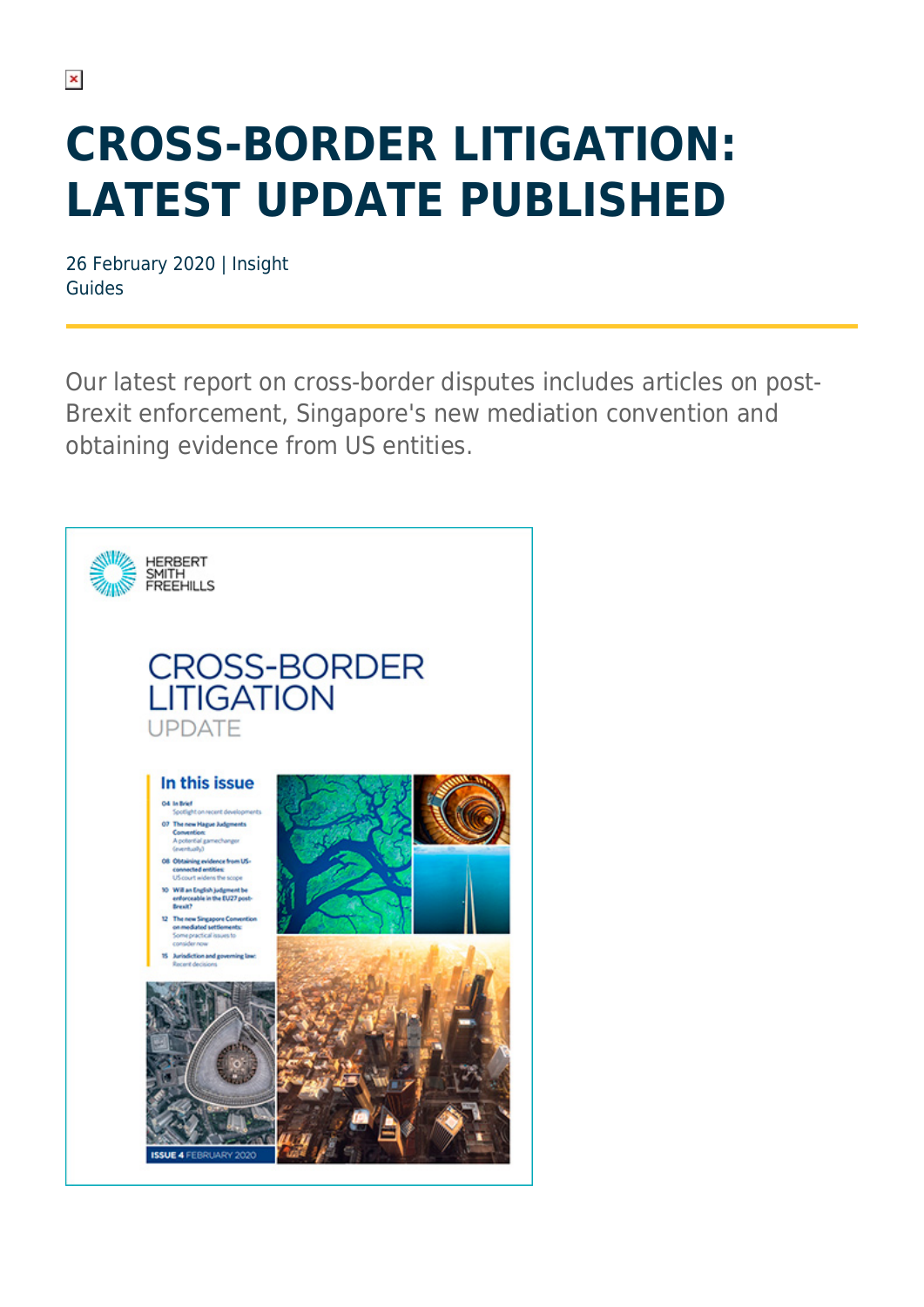#### [Download](https://www.herbertsmithfreehills.com/file/42746/download?token=NJBUn10V)

Topics covered in this issue include:

- **Spotlight on recent developments**
- **The new Hague Judgments Convention:** A potential gamechanger (eventually)
- **Obtaining evidence from US-connected entities:** US court widens the scope
- **Will an English judgment be enforceable in the EU27 post-Brexit?**
- **The new Singapore Convention on mediated settlements:** Some practical issues to consider now
- **Jurisdiction and governing law:** Recent decisions

To read the previous issues, click [here](https://www.herbertsmithfreehills.com/latest-thinking/cross-border-litigation-international-perspectives-issue-3).

#### **SHARE**

[Share to Facebook](https://www.facebook.com/sharer/sharer.php?u=https://www.herbertsmithfreehills.com/lang-es/hsfpdf/insight/cross-border-litigation-latest-update-published) [Share to Twitter](https://twitter.com/intent/tweet?text=https://www.herbertsmithfreehills.com/lang-es/hsfpdf/insight/cross-border-litigation-latest-update-published) [Share to LinkedIn](https://www.linkedin.com/shareArticle?url=https://www.herbertsmithfreehills.com/lang-es/hsfpdf/insight/cross-border-litigation-latest-update-published) [Email](mailto:?subject=Herbert Smith Freehills - Cross-border litigation: Latest update published&body=https://www.herbertsmithfreehills.com/lang-es/hsfpdf/insight/cross-border-litigation-latest-update-published) [Print](https://www.herbertsmithfreehills.com/lang-es/javascript%3Awindow.print%28%29) Show Share Links

#### **RESOURCES**

Resources [Cross-border Litigation update, February 2020 \(pdf](https://www.herbertsmithfreehills.com/lang-es/file/42746/download?token=NJBUn10V) [4.3](https://www.herbertsmithfreehills.com/lang-es/file/42746/download?token=NJBUn10V) [MB\)](https://www.herbertsmithfreehills.com/lang-es/file/42746/download?token=NJBUn10V)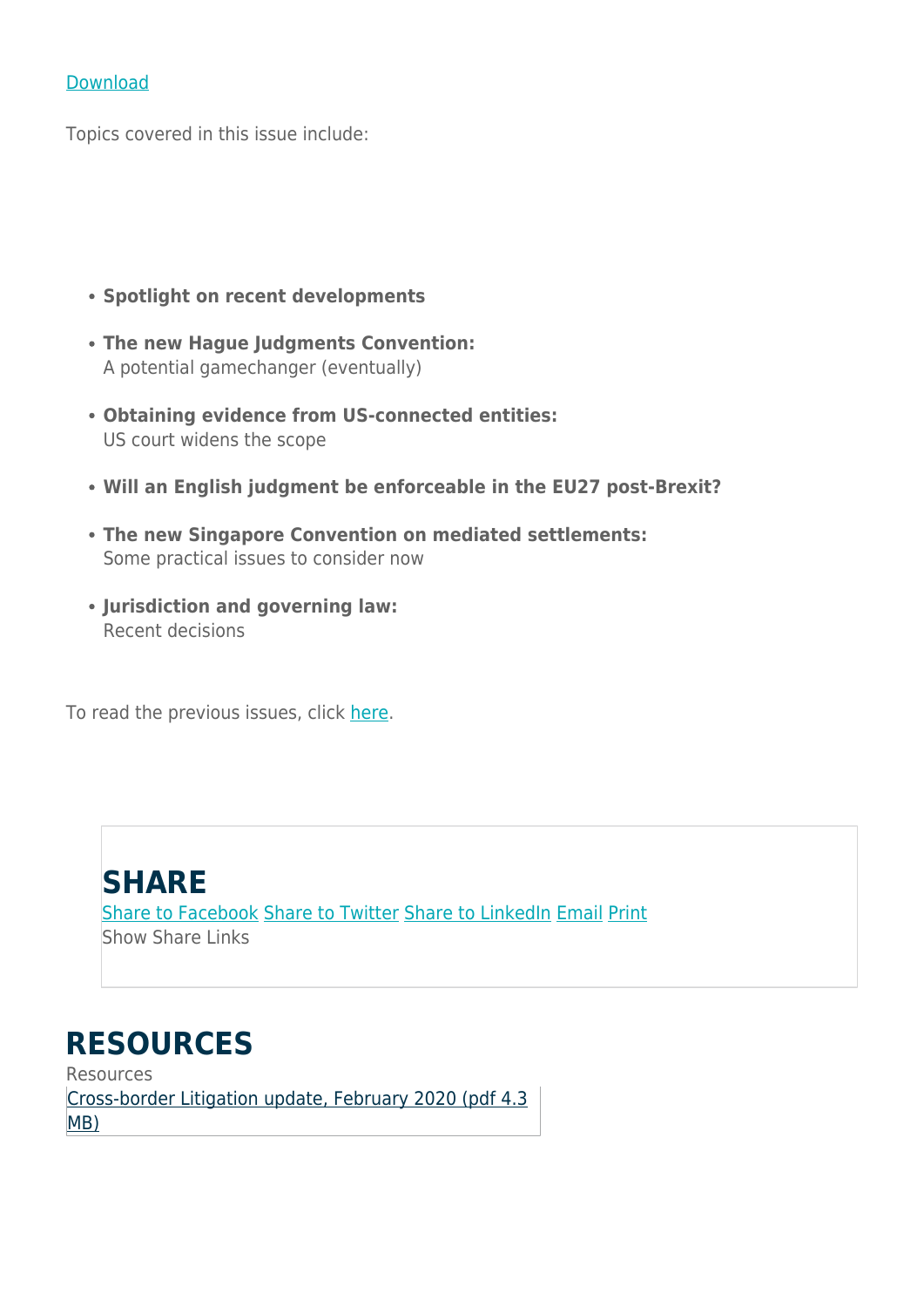

### **FEATURED INSIGHTS**

# **[FEATURED INSIGHTS](https://www.herbertsmithfreehills.com/insights)**

#### HELPING YOU STAY AHEAD OF THE BIG ISSUES

BROWSE BY:



[TECH, DIGITAL & DATA](https://www.herbertsmithfreehills.com/lang-es/insights/tech-digital-data)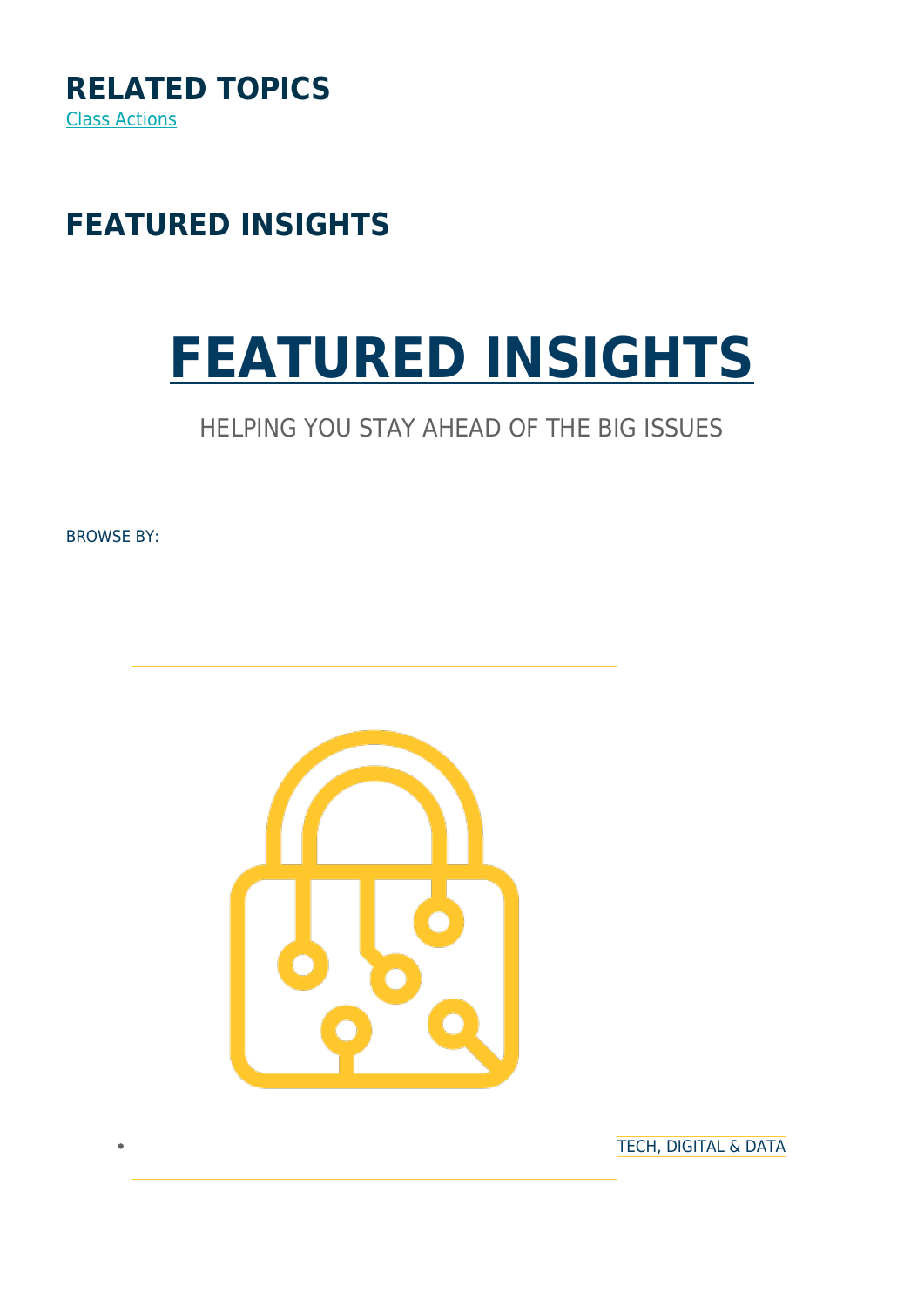

[GEOPOLITICS AND BUSINESS](https://www.herbertsmithfreehills.com/lang-es/insights/geopolitics-and-business)



Ċ

[NEW BUSINESS LANDSCAPE](https://www.herbertsmithfreehills.com/lang-es/insights/new-business-landscape)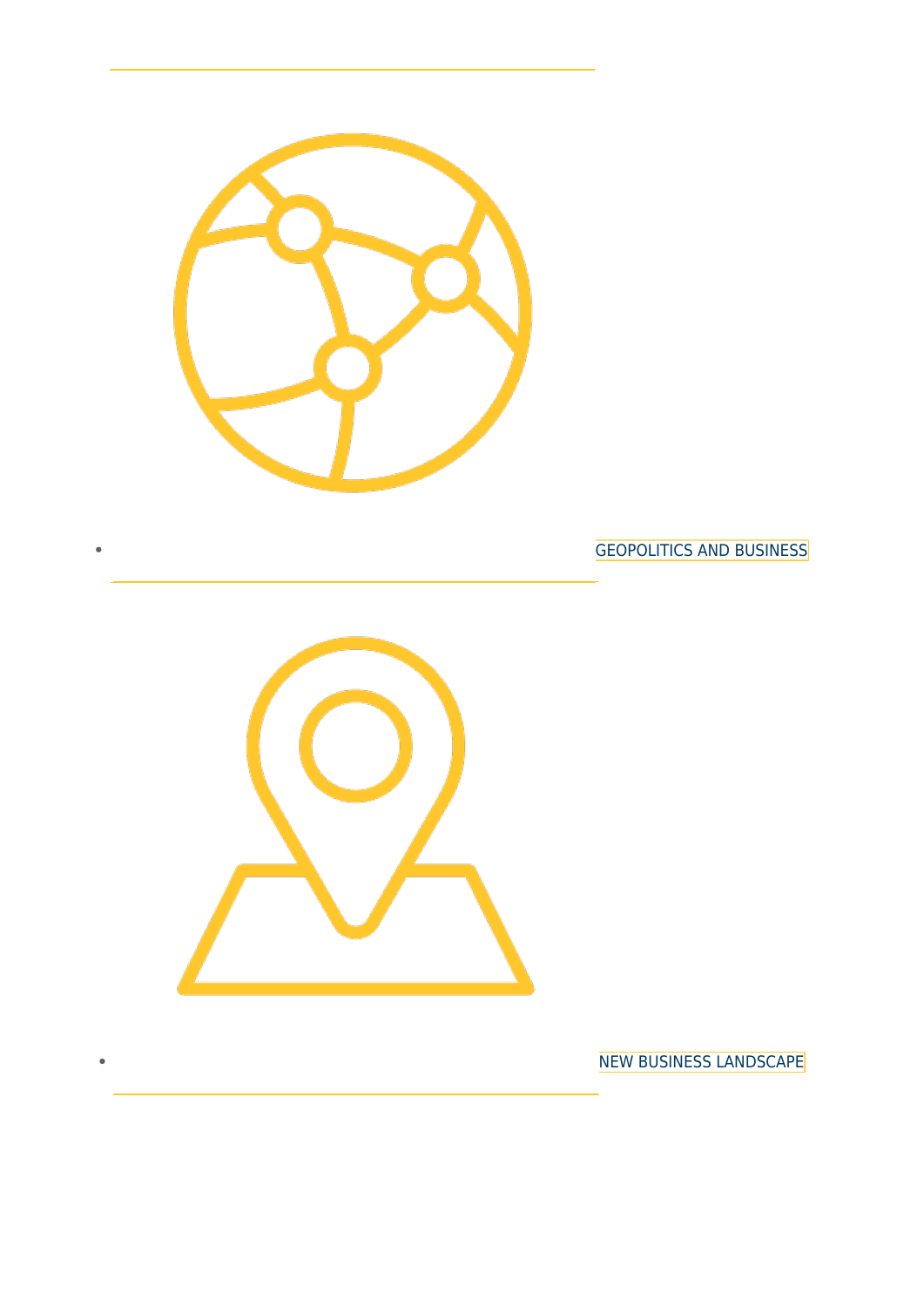### **RELATED ARTICLES**



Foreign investment: Rising tides of politics in regulation



Storm warnings – Will stagflation herald a new wave of corporate failures?



Second Scots independence referendum floated – A Q&A Update